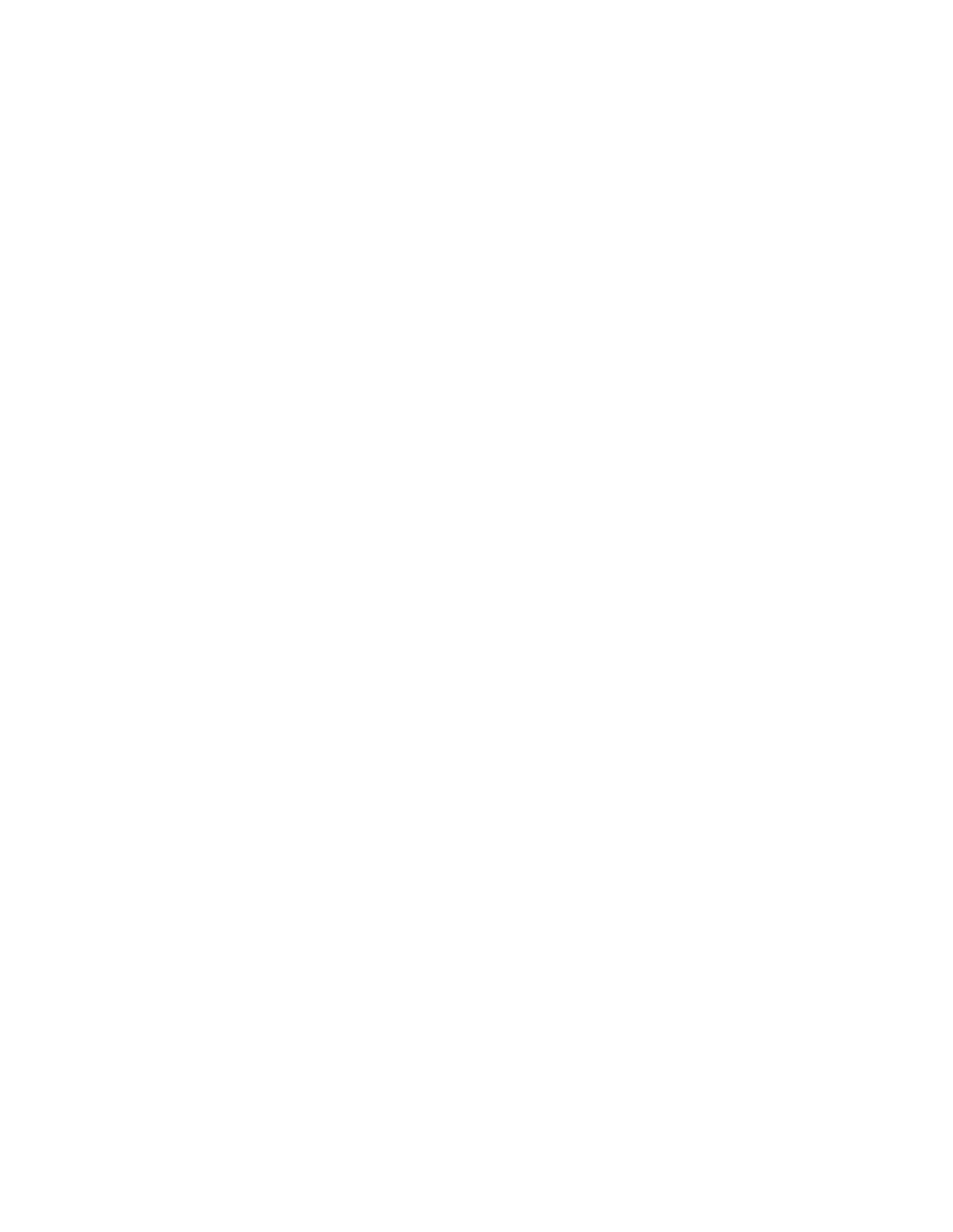# Performance Bounds in Positioning with the VIVE Lighthouse System\*

1<sup>st</sup> Marcus Greiff *Department of Automatic Control Lund University* Lund, Sweden marcus.greiff@control.lth.se

2<sup>nd</sup> Anders Robertsson *Department of Automatic Control Lund University* Lund, Sweden anders.robertsson@control.lth.se

3<sup>rd</sup> Karl Berntorp *Department of Mechatronics Mitsubishi Electric Research Laboratories* Cambridge, MA, US karl.o.berntorp@ieee.org

*Abstract*—The VIVE lighthouse system is evaluated for indoor positioning of micro unmanned aerial vehicles (MUAVs). A detailed mathematical analysis is provided, including a Cramer-Rao bound derivation and performance analysis of the MUAV state estimate. The lighthouse measurements are fused with inertial measurements in a multiplicative extended Kalman filter (MEKF). We consider two implementations, one with and the other without nonlinear LS pre-filtering, and demonstrate both in a real-time implementation. The results indicate that subcentimeter accuracy in the MUAV positioning, rivalling the best positioning systems on the market at a comparatively low price.

*Index Terms*—UAV positioning, nonlinear Kalman filtering

# I. INTRODUCTION

Research on indoor positioning is a rich and crossdisciplinary field, motivated by its utility in practical applications and often driven by technological innovations. In this paper, we take a control-theoretic approach to the problem and restrict the scope to the positioning of multiple micro unmanned aerial vehicles (MUAVs), specifically the Crazyflie 2.0 [1], [2]. The objective is to enable complete autonomy in applications such as the inventorying of supermarkets, by having each MUAV run all computation on its own CPU, minimizing communication with the positioning system as a whole. We shall assume that the MUAV can take a maximum payload in the order of a few grams, with any additional load resulting in a significantly decreased flight-time, posing great restrictions on the sensory equipment that may be considered. We further require that solutions be practically implementable, both in terms of real-time compliance and a low monetary cost. Given this context, the HTC VIVE lighthouse positioning system (LHPS) [3] is explored, achieving accurate positioning by fusing the measurements with inertial measurement unit (IMU) measurements in a multiplicative extended Kalman filter (MEKF) [4], [5]. The main focus of this paper is on mathematically describing the LHPS in order to perform a general and qualitative evaluation of the system based on its

<sup>∗</sup>The research leading to these results has received funding from the Swedish Science Foundation (SSF) project "Semantic mapping and visual navigation for smart robots" (RIT15-0038). Dept. of Automatic Control, LTH, Lund University, SE-221 00 Lund, Sweden. The work was partially supported by the Wallenberg Artificial Intelligence, Autonomous Systems and Software Program (WASP) funded by Knut and Alice Wallenberg Foundation. The authors are members of the LCCC Linnaeus Center and the ELLIIT Excellence Center at Lund University.

noise characteristics. The fusion with inertial measurements in a MEKF is then demonstrated as a proof of concept.

Notable contenders to the proposed LHPS approach are found in classical computer vision, where positioning is often made possible by optical-flow based methods with cameras mounted on the MUAV, or by feedback from a set of rigidly mounted cameras, see e.g., [6] and the references therein. The former methods tend to be scalable but become intractable considering the computational constraints of the MUAV, while the best static camera solutions offer sub-millimeter positioning at a much higher high hardware cost. Other interesting alternatives include Ultra-Wideband (UWB) approaches, and specifically the time-difference-of-arrival (TDOA) method, which is scalable in the sense that many MUAVs can operate in the same system [7]. While more generally applicable and cheaper than the static camera systems, the positional accuracy of the state-of-the-art UWB positioning is in the multi-centimeter range [5], [8], [9].

It is clear that solutions to the indoor positioning problem generally trade scalability and accuracy for monetary cost and computational effort. This makes the considered LHPS a strong candidate in several respects. Firstly, the complete system is cheaper than both the high-performance static camera systems and the UWB systems, with a single lighthouse base station costing approximately \$130 [3]. Secondly, the LHPS is scalable with respect to the number of MUAVs that can operate simultaneously in the flyable space. Thirdly, the IRdiodes can be surface mounted on the MUAV, greatly reducing the payload and increasing flight-time. Fourthly, the processing of the measured signals can be made computationally cheap to a point where it may be done on the embedded system. Finally, the LHPS enables highly accurate positioning with standard deviations of the estimates in the millimeter range, as shown in the discussion of Section V.

In the field of UWB positioning, accuracy is often evaluated in terms of a Cramer-Rao bound (CRB) [2], [8]. The CRB is a theoretical lower bound of any unbiased parameter estimate by its relation to Fisher information, see e.g., [10], [11]. To evaluate the LHPS and properly compare it to UWB positioning, we first give a rigorous mathematical description of the positioning system in Section III, followed by a derivation of the measurement equations with an experimental charac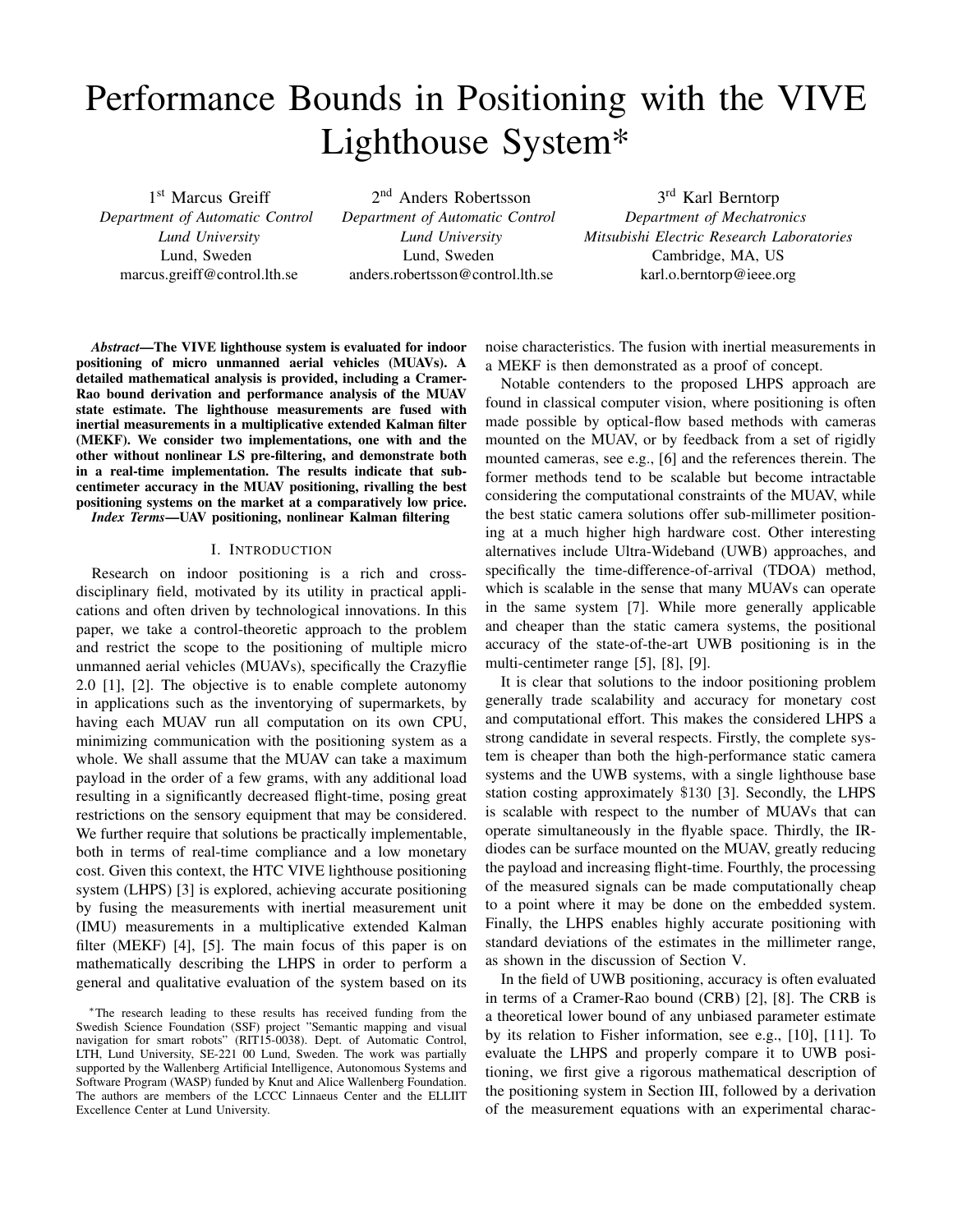terization of the stochastic noise in Section IV. An analysis is done by deriving the CRB for the LHPS in Section V, concluding sub-centimeter accuracy in the positional estimate in large regions of space. This statement is experimentally verified in Section VI. Finally, and a real-time example of MUAV positioning is given in Section VII, fusing the LHPS measurements with inertial measurements in a MEKF.

#### II. DEFINITIONS AND NOMENCLATURE

Throughout the document, vectors and matrices are written in bold font, letting  $I_N \in \mathbb{R}^{N \times N}$  denote the identity matrix, and and  $\mathbf{1}_N \in \mathbb{R}^{N \times N}$  denote a matrix with all elements set to one. The expectation, variance, standard deviation and covariance of a random variable,  $X$ , are denoted with  $E[X]$ ,  $V[X], \sigma(X)$ , and  $C[X]$ , respectively. Indices of sets or vectors are defined using logical and  $(∧)$  and logical or  $(∨)$  operators, such that in a set with three vectors,  $\{a_i\}_{i=1}^3 = \{a_1, a_2, a_3\}$ , reference to vectors  $\mathbf{a}_2, \mathbf{a}_3 \in {\{\mathbf{a}_i\}}_{i=1}^3$  is written  $\mathbf{a}_{2\vee 3}$ , and the expectation of any of these vectors is written  $\mathbb{E}[\mathbf{a}_{2\vee 3}]$ . Furthermore, let ⊗ denote the standard Kronecker product.

Let  $p \in \mathbb{R}^3$  be the MUAV position in a standard global orthonormal frame  $\{e_1, e_2, e_3\}$  with  $e_i \in \mathbb{R}^3$ . Furthermore, let  $\mathbf{v} \in \mathbb{R}^3$  be the velocity of the MUAV in the body frame of reference, defined by the orthonormal basis vectors  ${ \b_1, \b_2, \b_3 \}$  with  $\mathbf{b}_i \in \mathbb{R}^3$ . Let  $\mathbf{R} \in SO(3)$  denote the rotation of a vector from this body frame to the global frame,

$$
\begin{bmatrix} \mathbf{e}_1 & \mathbf{e}_2 & \mathbf{e}_3 \end{bmatrix} = \mathbf{R} \begin{bmatrix} \mathbf{b}_1 & \mathbf{b}_2 & \mathbf{b}_3 \end{bmatrix} . \tag{1}
$$

For a vector  $\mathbf{v} \in \mathbb{R}^3$  with elements  $v_i$ , we let

$$
[v]_{\times} = \begin{bmatrix} 0 & -v_3 & v_2 \\ v_3 & 0 & -v_1 \\ -v_2 & v_1 & 0 \end{bmatrix}
$$
 (2)

and take  $\omega \in \mathbb{R}^3$  [rad] to be the attitude rate of the MUAV in the body frame, satisfying

$$
\dot{\mathbf{R}}(t) = \mathbf{R}(t)[\boldsymbol{\omega}(t)]_{\times}.
$$
 (3)

Refer to [12]–[14] for details on attitude representations and identities related to the Lie algebra of the  $SO(3)$ -manifold.

#### *A. The Extended Kalman Filter Prediction Model*

With the above definitions, the dynamics of the  $SE(3)$ configured MUAV is expressed in an attitude error form,

$$
\dot{\rho}(t) = \omega(t) + \frac{1}{2} [\rho(t)]_{\times} \omega(t),
$$
  
\n
$$
\dot{\mathbf{p}}(t) = \mathbf{R}(t) (\mathbf{I}_3 + [\rho(t)]_{\times}) \mathbf{v}(t),
$$
  
\n
$$
\dot{\mathbf{v}}(t) = \frac{f(t)}{m} \mathbf{e}_3 - [\omega(t)]_{\times} \mathbf{v}(t) - g(\mathbf{I}_3 - [\rho(t)]_{\times}) \mathbf{R}(t)^T \mathbf{e}_3,
$$
\n(4)

where  $f(t)/m$  [m/s<sup>2</sup>] denotes an acceleration generated by the rotors along  $\mathbf{b}_3$ ,  $g \,[\text{m/s}^2]$  denotes the gravitational acceleration and  $\rho$  [rad] denotes an attitude error in the body frame [5]. Prior work on utilising this prediction model in a MEKF is found in [4], with details on the attitude-error in [12]. We refer to the deterministic prediction model of the MEKF in (4), by

$$
\dot{\mathbf{x}}(t) = \mathbf{f}(\mathbf{x}(t), \mathbf{u}(t)) \in \mathbb{R}^9, \tag{5}
$$

defining the corresponding control signal and state vector as

$$
\mathbf{x} \triangleq [\mathbf{p}^T \quad \mathbf{v}^T \quad \boldsymbol{\rho}^T]^T \in \mathbb{R}^9, \quad \mathbf{u} \triangleq [f \quad \boldsymbol{\omega}^T]^T \in \mathbb{R}^4. \quad (6)
$$

The attitude-error relates to an element of  $SO(3)$  by,

$$
\delta \mathbf{R} \{\boldsymbol{\rho}\} \triangleq \mathbf{I}_3 + \frac{\sin(\beta)}{\beta} [\boldsymbol{\rho}]_\times + \frac{(1 - \cos(\beta))}{\beta^2} [\boldsymbol{\rho}]_\times^2,
$$

denoting  $\beta = ||\boldsymbol{\rho}||_2$ . In the MEKF proposed in [4], this attitude error-state is incorporated into the rotational estimate and reset to 0 only when it exceeds a bound in the  $l_1$ -norm. The error is accumulated over a time-interval  $[t<sub>u</sub>, t]$ , updating the rotational estimate by the rotational composition

$$
\mathbf{R}(t) = \mathbf{R}(t_u) \cdot \delta \mathbf{R}\{\boldsymbol{\rho}(t)\},\tag{7}
$$

only when  $\|\boldsymbol{\rho}\|_1 > c$  for some constant  $c \approx 10^{-3}$  [rad]. A new update time  $t_u = t$  is then set, and  $\rho(t_u) \triangleq 0$ . As such, the length of the time interval  $[t_u, t]$  varies depending on how much the MUAV is rotated. This idea may seem dubious, as the attitude error will be small at all times with its norm appearing in the denominator of both expressions. However,

$$
\lim_{\beta \to 0} \frac{\sin(\beta/a)}{\beta} = \frac{1}{a}, \quad \lim_{\beta \to 0} \frac{1 - \cos(\beta)}{\beta^2} = \frac{1}{2}, \quad (8)
$$

with  $\delta \mathbf{R} \{\boldsymbol{\rho}\} \rightarrow \mathbf{I}_3$  as  $\beta \rightarrow 0$ , showing that the method is feasible even for small attitude-errors. Filters with such aperiodic updates come with many numerical benefits, but add complexity when deriving the associated measurement equations, as there only ever exists a relative attitude error-state in the MEKF. A central objective of this paper is therefore to express the measurements in the LHPS as a function of the  $x(t)$  for fusion in the MEKF in [5].

# *B. The Lighthouse Geometry*

In the LHPS, a set of base stations emit light that is sensed by a set of mobile photodiodes mounted to the MUAVs, with the BWP34 IR-diodes used in the real-time implementation [15]. To define the LHPS geometry in relation to the MEKF prediction model, we give two definitions.

*Definition 1:* Let  $S^i$ ,  $i \in \mathbb{N}$  denote an IR-sensor mounted rigidly at a position  $p_s^i \in \mathbb{R}^3$  in the MUAV body frame. The set of N sensors attached to the MUAV is denoted  $\{S^i\}_{i=1}^N$ .

In the current hardware, a total of  $N = 2$  sensors are implemented (see Fig. 1), but future revisions could include more sensors requiring sufficiently general definitions. The nominal LHPS configuration with two base stations depicted in Fig. 2 and explicitly stated in the Appendix.

*Definition 2:* Let  $\mathcal{B}^j, j \in \mathbb{N}$ , denote a base station, defined at a fixed point  $\mathbf{p}_b^j \in \mathbb{R}^3$  in the global frame of reference. The fixed frame of the base  $B^j$  is given by an orthonormal frame  ${\bf b}_{1b}^j, {\bf b}_{2b}^j, {\bf b}_{3b}^j$ , where similarly to the rotation in (1),

 $\begin{bmatrix} \mathbf{e}_1 & \mathbf{e}_2 & \mathbf{e}_3 \end{bmatrix} = \mathbf{R}_b^j \begin{bmatrix} \mathbf{b}_{1b}^j & \mathbf{b}_{2b}^j & \mathbf{b}_{3b}^j \end{bmatrix}.$ 

The set of M base stations is denoted  $\{\mathcal{B}^j\}_{j=1}^M$ .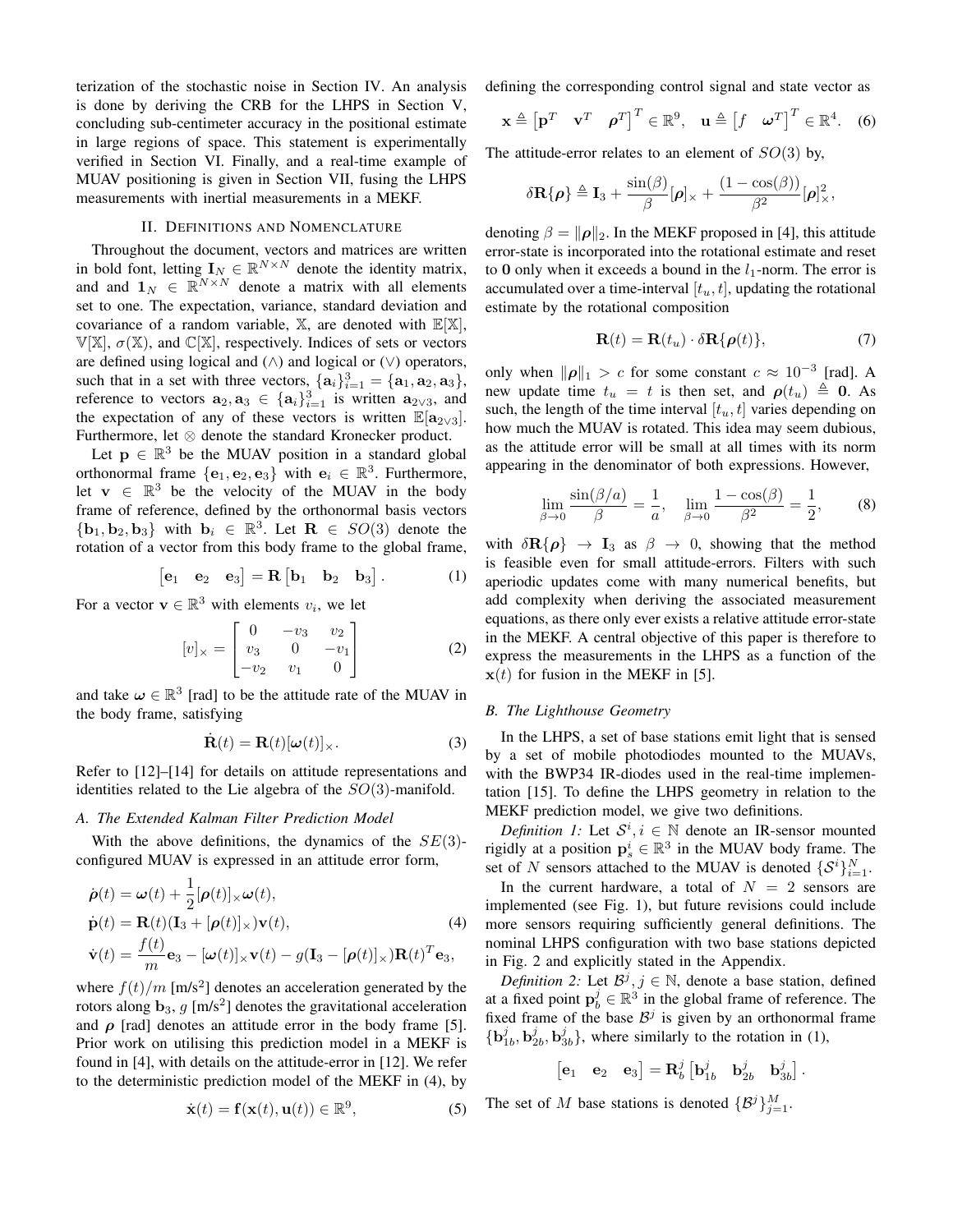

Fig. 1. A MUAV with two sensors  $\{S^i\}_{i=1}^2$  attached to the body frame.



Fig. 2. Nominal system geometry with two base stations  $\{\mathcal{B}^j\}_{j=1}^2$ , and spaces  $\mathcal{X}^j$  depicting the flyable region in which the scanning planes exist.

#### III. THE VIVE LIGHTHOUSE SYSTEM

The lighthouse system functions much like a conventional lighthouse, in that it periodically sweeps planes of light over a space. The sweeps are done by multiple base stations,  $B^j$ , located at known spatial positions, and the light is detected by a set of mobile BWP34 photodiodes [15], attached to the MUAVs as shown in Figure 1. In each base station, two spinning discs are equipped with wide-angle lasers situated on the two axis  $\mathbf{b}_{1b}^j$  and  $\mathbf{b}_{2b}^j$ . The discs spin with constant angular rates, effectively generating two half-planes of infrared light revolving around the corresponding axis at 120 [Hz], and each base station  $\mathcal{B}^j$  enables positioning in a half sphere, with a radius of approximately 5 [m].

*Definition 3:* Let  $B^j$  be a base station and define

$$
\mathcal{X}^j = \{ x \mathbf{b}_{1c}^j + y \mathbf{b}_{2c}^j + z \mathbf{b}_{3c}^j \mid z < 0, \ x^2 + y^2 + z^2 \le 5 \},
$$

as the space scanned by the lasers in the base station  $\mathcal{B}^j$ .

*Definition 4:* Let  $S^i$  be a sensor and  $B^j$  be a base station. Define two angles  $\alpha_A^{ij}(t)$  and  $\alpha_B^{ij}(t)$  [rad], where

$$
\mathbf{n}_A^{ij}(t) = \begin{bmatrix} \cos(\alpha_A^{ij}(t)) & 0 & -\sin(\alpha_A^{ij}(t)) \end{bmatrix}^T \in \mathbb{R}^3, \qquad \text{(9a)}
$$

$$
\mathbf{n}_{B}^{ij}(t) = \begin{bmatrix} 0 & \cos(\alpha_{B}^{ij}(t)) & \sin(\alpha_{B}^{ij}(t)) \end{bmatrix}^{T} \in \mathbb{R}^{3}, \quad (9b)
$$

denote the two normal vectors to each of the scanning planes in the frame  $\{b_{1b}^j, b_{2b}^j, b_{3b}^j\}$  associated with  $\mathcal{B}^j$ , such that

$$
\Pi_A^{ij}(t) = \{ \mathbf{p} \in \mathbb{R}^3 \mid \mathbf{p}^T \mathbf{n}_A^{ij}(t) = 0, \mathbf{p} \cdot (\mathbf{n}_A^{ij}(t) \times \mathbf{b}_{1b}^j) \ge 0 \},
$$
  
\n
$$
\Pi_B^{ij}(t) = \{ \mathbf{p} \in \mathbb{R}^3 \mid \mathbf{p}^T \mathbf{n}_B^{ij}(t) = 0, \mathbf{p} \cdot (\mathbf{n}_B^{ij}(t) \times \mathbf{b}_{2b}^j) \ge 0 \}.
$$

Note here that by the mechanics in the LHPS,  $\alpha_A^{ij}(t)$  =  $\alpha_B^{ij}(t) + \pi \,\forall t$ . As such, the two planes in each  $\mathcal{B}^j$  satisfy

$$
\Pi_A^{ij}(t) \cup \mathcal{X}^j \neq \emptyset \Rightarrow \Pi_B^{ij}(t) \cup \mathcal{X}^j = \emptyset,
$$
  

$$
\Pi_B^{ij}(t) \cup \mathcal{X}^j \neq \emptyset \Rightarrow \Pi_A^{ij}(t) \cup \mathcal{X}^j = \emptyset,
$$

meaning that at most one of the two planes  $\Pi_{A\vee B}^{ij}(t)$  exists in  $\mathcal{X}^j$  at any point in time.

# *A. The Single Lighthouse*

The measurements taken in the mobile sensors are timerbased, measuring the time-delays between IR-pulses emitted from the base stations. To illustrate this, consider first a single lighthouse  $\mathcal{B}^j$  and a single sensor  $\mathcal{S}^i$ . In each state  $\alpha_A^{ij}(t_0) =$  $2n\pi$ ,  $n \in \mathbb{N}$ , a relatively long pulse of light is emitted from the lighthouse in all of  $\mathcal{X}^j$ , lasting for  $t_s^j \in [65, 135]$  [ $\mu$ s]. Starting from  $t_0$ , the plane  $\prod_{A}^{ij}$  then sweeps over the entirety of  $\mathcal{X}^j$  during  $t_\delta = 1/120$  [ms] rotating about  $\mathbf{b}_{1b}^j$ . If a sensor  $S^i$  detects a short pulse of length  $t_p^j \approx 10 \ [\mu s]$  at a time  $t_A^{ij} \in [t_0, t_0 + t_\delta]$ , then the angular state of the disc (A) at this time is  $\alpha_A^{ij} = \pi (t_A - t_0)/t_\delta$ . At  $t_0 + t_\delta$ , another synchronization flash is emitted indicating the start of a sweep  $\Pi_B^{ij}$  over  $\mathcal{X}^j$ . A short pulse is registered by the sensor at a time  $t_B^{ij} \in [t_0 +$  $(t_\delta, t_0 + 2t_\delta]$ , where then  $\alpha_B^{ij} = \pi (t_B - t_0 + t_\delta)/t_\delta$ , completing a full cycle of scans. When using a single base,  $\mathcal{B}^0$ , with a single sensor,  $S^X$ , a cycle of scans is done in measuring the two time-delays

$$
\underbrace{t_s^0 \mid t_p^0}_{\alpha_A^{X^0}} \mid \underbrace{t_s^0 \mid t_p^0}_{\alpha_B^{X^0}},\tag{10}
$$

allowing for the computation of two angles  $\{\alpha_A^{X0}, \alpha_B^{X0}\}.$ 

#### *B. Multiple Lighthouses*

When operating a set of two lighthouses,  $\{\mathcal{B}^0, \mathcal{B}^1\}$ , two synchronization flashes are done in quick succession before beginning a sweep, allowing the bases to coordinate their mechanical movement. Let  $\{S^X, S^Y\}$  define two sensors. The sequence of flashes in the base stations is then,

$$
t_s^0 + t_s^1 + t_p^0 + t_s^0 + t_s^1 + t_p^0 + t_s^0 + t_s^1 + t_p^1 + t_s^0 + t_s^1 + t_p^1,
$$
 (11a)  

$$
t_s^0 + t_s^1 + t_p^0 + t_s^0 + t_s^1 + t_p^0 + t_s^0 + t_s^1 + t_p^1 + t_s^0 + t_s^1 + t_p^1,
$$
 (11b)  

$$
t_s^0 + t_s^1 + t_p^0 + t_s^0 + t_s^0 + t_s^0 + t_s^1 + t_p^1 + t_s^0 + t_s^1 + t_p^1,
$$
 (11b)

which are measured in parallel in  $S^X$  and  $S^Y$ . Similarly to the single lighthouse, the sequences above allow for the computation of the angles defining plane normals. In this case, we get two sets of angles  $\{\alpha_A^{X0}, \alpha_B^{X0}, \alpha_A^{X1}, \alpha_B^{X1}\}\$  and  $\{\alpha_A^{Y0}, \alpha_B^{Y0}, \alpha_A^{Y1}, \alpha_B^{Y1}\}\,$ , one corresponding to each sensor. For simplicity, we consider the all measurements in the LHPS in terms of the plane angles, as opposed to the time-delays.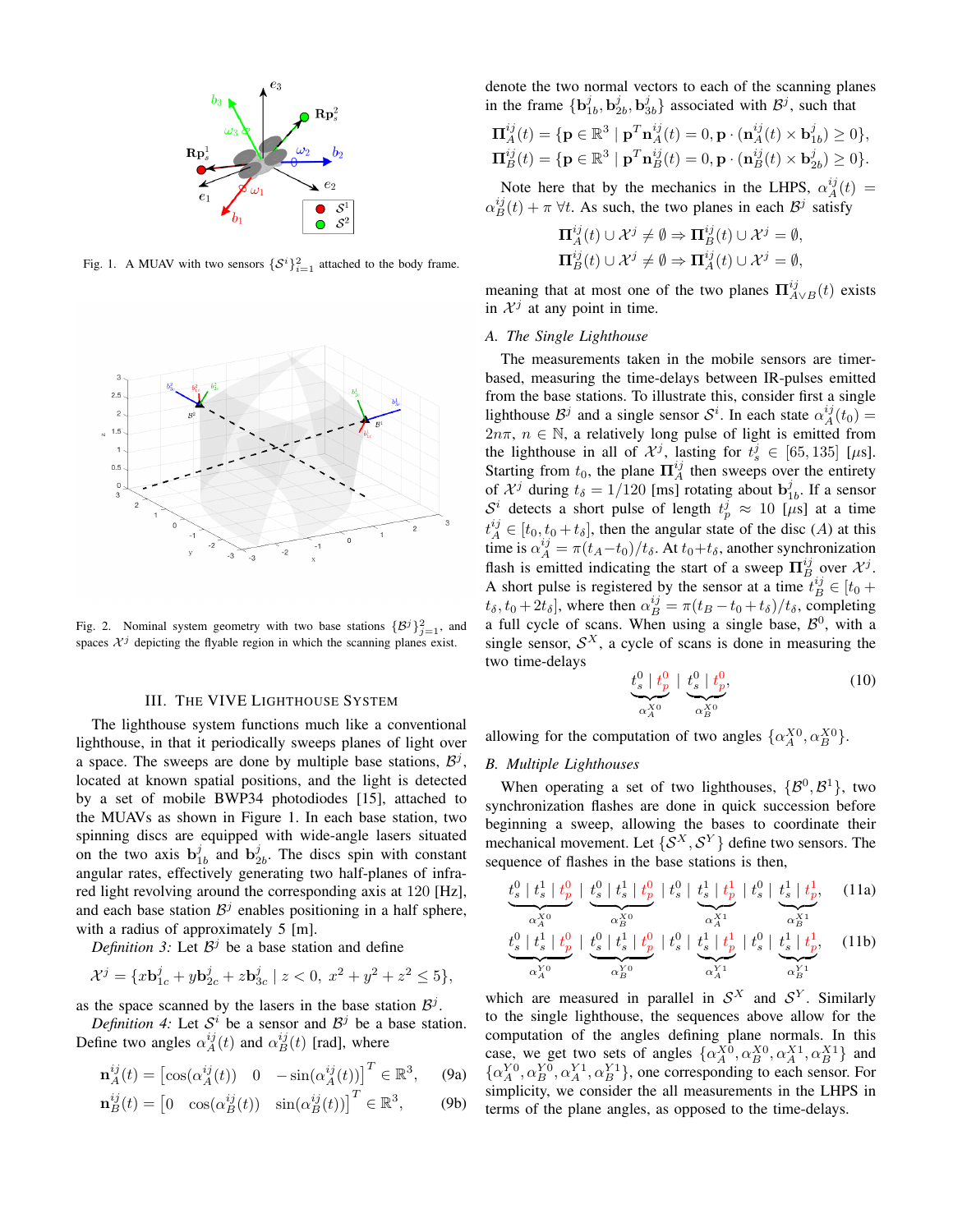#### IV. MEASUREMENT EQUATIONS

To make use of the information contributed by the LHPS measurements, we first derive the associated equations in terms of the system state vector  $x(t)$  defined in (6). For the sake of generality, we consider a set of N sensors  $\{S^i\}_{i=1}^N$  and a set of M base stations  $\{\mathcal{B}^j\}_{j=1}^M$ . When processing the pulses emitted from the lighthouses measured by the sensors, we then compute a total of  $2MN$  measured angles as,

$$
\hat{\alpha}_{A \vee B}^{ij}(t) = \alpha_{A \vee B}^{ij}(\mathbf{x}(t)) + b_{A \vee B}^{ij}(t) + n_{A \vee B}^{ij}(t), \qquad (12)
$$

for some function  $\alpha_{A\vee B}^{ij}(\mathbf{x}(t))$  of the system state, a bias term  $b_{A\vee B}^{ij}(t)$  and stochastic noise  $n_{A\vee B}^{ij}(t)$ . The objective in this section is to characterize these functions, and verify any assumption with experimental data. We start with the angular function  $\alpha_{A\vee B}^{ij}(\mathbf{x}(t))$  in Section IV-A, followed by the analytical expression of its Jacobians in Section IV-B and a characterisation of the stochastic noise in Section IV-C.

#### *A. The Plane Angle Measurement Functions*

To model the angles of the sweeping planes in terms of the state vector  $x(t)$ , we utilize the attitude error-state as an incremental rotation. To recapitulate this idea,  $\delta \mathbf{R} \{\boldsymbol{\rho}\}\$  denotes an incremental rotation of the MUAV since last updating the rotational estimate at some time  $t<sub>u</sub> < t$ . As such, the rotation at a time t becomes  $\mathbf{R}(t) = \mathbf{R}(t_u) \delta \mathbf{R} \{ \boldsymbol{\rho}(t) \}$ . In the global frame, the vector from  $\mathcal{B}^j$  to a sensor  $\mathcal{S}^i$  is then

$$
\mathbf{d}^{ij}(\mathbf{x}(t)) \triangleq \mathbf{p}(t) + \mathbf{R}(t)\mathbf{p}_s^i - \mathbf{p}_b^j
$$
 (13a)

$$
= \mathbf{p}(t) + \mathbf{R}(t_u) \delta \mathbf{R}\{\boldsymbol{\rho}(t)\} \mathbf{p}_s^i - \mathbf{p}_b^j, \qquad (13b)
$$

which, when normalized, yields a ray vector,

$$
\mathbf{r}^{ij}(\mathbf{x}) \triangleq \mathbf{d}^{ij}(\mathbf{x}) / \|\mathbf{d}^{ij}(\mathbf{x})\|_2.
$$
 (14)

The normal of the corresponding plane is then given by

$$
\mathbf{n}_A^{ij}(\mathbf{x}) = (\mathbf{r}^{ij}(\mathbf{x}) \times \mathbf{b}_{1b}^j) = -[\mathbf{b}_{1b}^j] \times \mathbf{r}^{ij}(\mathbf{x}),\tag{15a}
$$
\n
$$
\mathbf{n}^{ij}(\mathbf{x}) - (\mathbf{n}^{ij}(\mathbf{x}) \times \mathbf{b}_{1b}^j) = -[\mathbf{b}_{1b}^j] \mathbf{n}^{ij}(\mathbf{x})\tag{15b}
$$

$$
\mathbf{n}_B^{ij}(\mathbf{x}) = (\mathbf{r}^{ij}(\mathbf{x}) \times \mathbf{b}_{2b}^j) = -[\mathbf{b}_{2b}^j] \times \mathbf{r}^{ij}(\mathbf{x}).
$$
 (15b)

To proceed, we define an intermediary function

$$
g_A^{ij}(\mathbf{x}) = \mathbf{e}_1^T \mathbf{n}_A^{ij}(\mathbf{x}), \quad g_B^{ij}(\mathbf{x}) = \mathbf{e}_2^T \mathbf{n}_B^{ij}(\mathbf{x}), \quad (16a)
$$

which notably differs in the  $A$  and  $B$  angle cases. Finally, we write the angles from the definition of the plane normals (9),

$$
\alpha_A^{ij}(\mathbf{x}) = \arccos(g_A^{ij}(\mathbf{x})), \quad \alpha_B^{ij}(\mathbf{x}) = \arccos(g_B^{ij}(\mathbf{x})), \tag{17a}
$$

with two different functions for the  $A$  and  $B$  cases, which exist for all  $\mathbf{d}^{ij}(\mathbf{x}) \neq \mathbf{0}$ .

#### *B. The Plane Angle Measurement Jacobians*

The obtained expression of the angular measurements allows for the analytical derivation of the Jacobian with respect to the state vector  $\mathbf{x}(t) = [\mathbf{p}(t) \quad \mathbf{v}(t) \quad \boldsymbol{\rho}(t)]$ , defined in (6). This is central to the measurement updates in the MEKF and later derivations of the Cramer-Rao Bound. Starting by differentiating with respect to the position, p, using the function definitions in Section IV-A and applying the chain rule yields

$$
\frac{\partial \alpha_A^{ij}}{\partial \mathbf{p}} = \frac{\partial \alpha_A^{ij}}{\partial g_A^{ij}} \cdot \frac{\partial g_A^{ij}}{\partial \mathbf{n}_A^{ij}} \cdot \frac{\partial \mathbf{n}_A^{ij}}{\partial \mathbf{r}^{ij}} \cdot \frac{\partial \mathbf{r}^{ij}}{\partial \mathbf{d}^{ij}} \cdot \frac{\partial \mathbf{d}^{ij}}{\partial \mathbf{p}} \in \mathbb{R}^{1 \times 3}.\tag{18}
$$

Computing these partial derivatives, we find that

$$
\frac{\partial \alpha_A^{ij}}{\partial \mathbf{p}} = \frac{\mathbf{e}_1^T [\mathbf{b}_{1b}^j]_{\times}}{\sqrt{1 - (g_A^{ij})^2}} \frac{[(\mathbf{d}^{ij})^T \mathbf{d}^{ij}] \mathbf{I}_3 - \mathbf{d}^{ij} (\mathbf{d}^{ij})^T}{[(\mathbf{d}^{ij})^T \mathbf{d}^{ij}]^{3/2}},
$$
 (19a)

$$
\frac{\partial \alpha_B^{ij}}{\partial \mathbf{p}} = \frac{\mathbf{e}_2^T [\mathbf{b}_{2b}^j] \times}{\sqrt{1 - (g_B^{ij})^2}} \frac{[(\mathbf{d}^{ij})^T \mathbf{d}^{ij}] \mathbf{I}_3 - \mathbf{d}^{ij} (\mathbf{d}^{ij})^T}{[(\mathbf{d}^{ij})^T \mathbf{d}^{ij}]^{3/2}}.
$$
 (19b)

As  $\alpha_{A\vee B}^{ij}(\mathbf{x})$  is independent of the velocity  $\mathbf{v}(t)$ ,

$$
\frac{\partial \alpha_{A \vee B}^{ij}}{\partial \mathbf{v}} = \mathbf{0} \in \mathbb{R}^{1 \times 3} \quad \forall i, j.
$$
 (20)

Finally, we consider the rotation in terms of the attitude error,

$$
\frac{\partial \mathbf{d}^{ij}}{\partial \rho} = \frac{\partial \mathbf{R}\{\rho\} \mathbf{p}_s^i}{\partial \rho} = -\mathbf{R}(\delta \mathbf{R}\{\rho\} [\mathbf{p}_s^i]_\times) J(\rho) \triangleq \tilde{J}(\rho),\tag{21}
$$

where

$$
\mathbf{J}(\boldsymbol{\theta}) = \mathbf{I}_3 - \frac{1 - \cos(\|\boldsymbol{\theta}\|_2)}{\|\boldsymbol{\theta}\|_2} [\boldsymbol{\theta}]_{\times} + \frac{\|\boldsymbol{\theta}\|_2 - \cos(\|\boldsymbol{\theta}\|_2)}{\|\boldsymbol{\theta}\|_2^3} [\boldsymbol{\theta}]_{\times}^2,
$$
(22)

as shown in [16]. Application of the chain rule as in (18) yields

$$
\frac{\partial \alpha_A^{ij}}{\partial \rho} = \frac{\mathbf{e}_1^T [\mathbf{b}_{1b}^j] \times}{\sqrt{1 - (g_A^{ij})^2}} \frac{[(\mathbf{d}^{ij})^T \mathbf{d}^{ij}] \mathbf{I}_3 - \mathbf{d}^{ij} (\mathbf{d}^{ij})^T}{[(\mathbf{d}^{ij})^T \mathbf{d}^{ij}]^{3/2}} \tilde{J}(\rho),
$$
\n
$$
\frac{\partial \alpha_B^{ij}}{\partial \rho} = \frac{\mathbf{e}_2^T [\mathbf{b}_{2b}^j] \times}{\sqrt{1 - (\mathbf{g}_2^i)^2}} \frac{[(\mathbf{d}^{ij})^T \mathbf{d}^{ij}] \mathbf{I}_3 - \mathbf{d}^{ij} (\mathbf{d}^{ij})^T}{[(\mathbf{g}_2^i)^T \mathbf{g}_1^i \mathbf{d}^{ij}]^2} \tilde{J}(\rho).
$$
\n(23a)

$$
\frac{\partial \rho}{\partial \rho} = \frac{2 + 2\theta^{1/2}}{\sqrt{1 - (g_B^{ij})^2}} \frac{\frac{(1 - \theta)^2}{\sqrt{1 - (g_B^{ij})^2}}}{[(d^{ij})^T d^{ij}]^{3/2}} J(\rho).
$$
\n(23b)

We have then managed to model the angle  $\alpha_{A\vee B}^{ij}(\mathbf{x})$  associated with each plane  $\Pi_{A\vee B}^{ij}(t)$  for any sensor  $S^j$  when receiving a sweep from a base station  $B^j$ . We have also expressed the Jacobian of this function with respect to the state  $x(t)$  in equations (19a), (19b), (20), (23a) and (23b).

# *C. The Plane Angle Measurement Noise*

To investigate the stochastic noise  $n_{A\vee B}^{ij}(t)$  in the measurement equation (12), a set of 80 measurement sets were taken with two sensors  $S^i$  with  $i \in [X, Y]$  and two base stations  $\mathcal{B}^j$ with  $j \in [1, 2]$  in the nominal system configuration depicted in Figure 2. The sensors were placed 0.04 [m] apart and at random locations  $\mathbf{p}_k \in \mathcal{X}^1 \cup \mathcal{X}^2$  with  $k \in [1, \cdots, 80]$ . A total of  $10^3$  samples of  $\hat{\alpha}^{ij}_{A \vee B}$  were taken in each set, referred to by  $\mathcal{D}(A \vee B, i, j, k)$ . The sets are visualized in Figure 3 with two sample sets, one representing a typical inlier set  $\mathcal{D}(A, X, 2, 2)$  (red) and one a typical outlier set  $\mathcal{D}(A, X, 1, 4)$  (blue). In addition, the logarithmic standard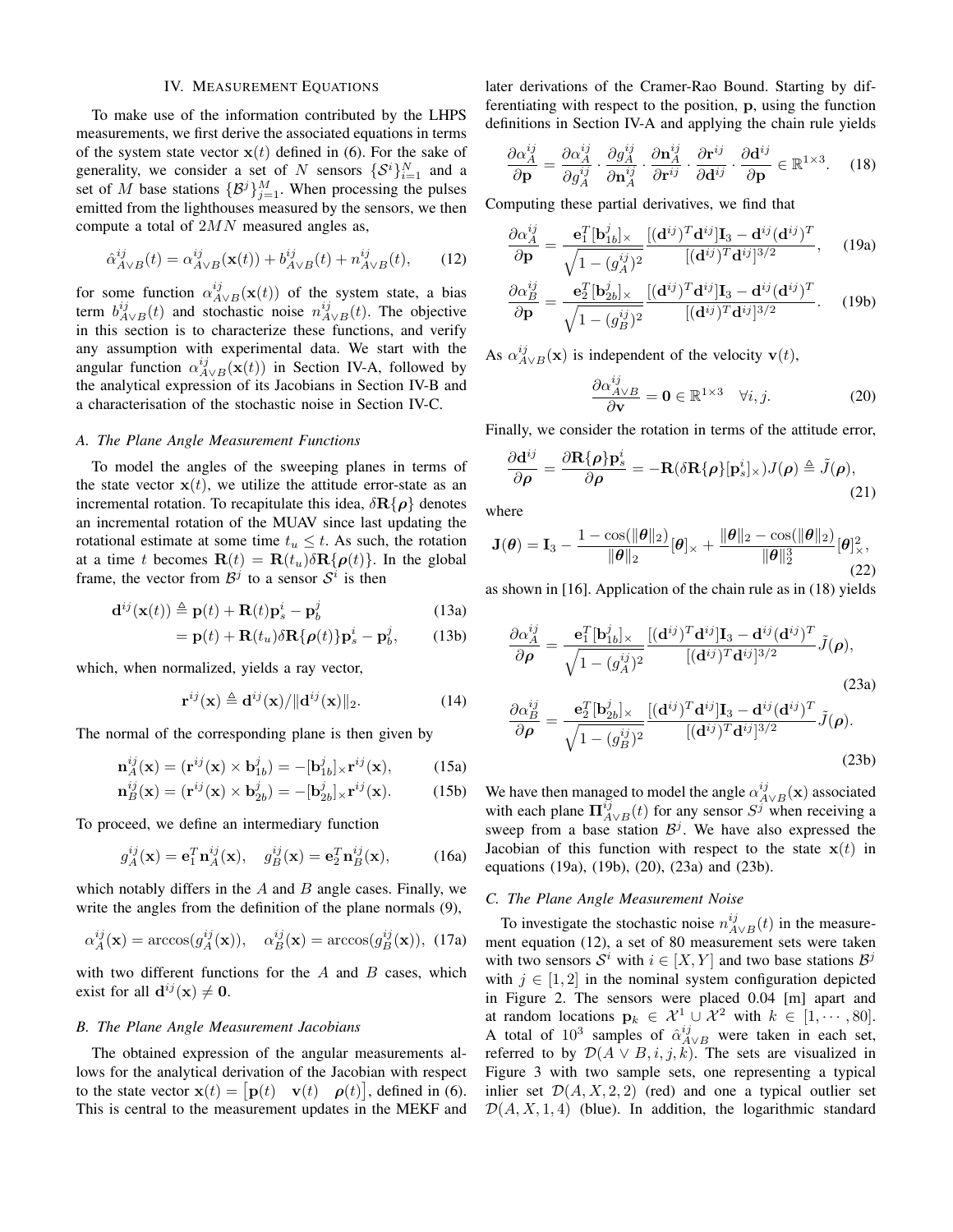

Fig. 3. *Top Left:* The distribution of the measurements in the inlier set, D(A, X, 2, 2), with a scaled Gaussian density function. *Top Right:* The distribution of the measurements in the sample the outlier set  $\mathcal{D}(A, X, 1, 4)$ . *Bottom*: Logarithmic standard deviation of  $D$  as a function of its mean.

deviation  $log(\sigma|\mathcal{D}|)$  is plotted against  $\mathbb{E}[\mathcal{D}]$ , with the two sample sets highlighted.

The standard deviation of the angular measurement noise approaches  $\sigma[\mathcal{D}] \approx 10^{-4.5}$  [rad] in a vast majority of the measurement sets, exemplified by a sample inlier measurement set (red). There are, however, some outlier sets, which have an interesting structure with distinct multimodal distributions (blue) where  $\sigma[\mathcal{D}] \in [10^{-4}, 10^{-3}]$  [rad]. Note that the standard deviation of the two peaks in the outlier set corresponds to that of the inlier set. This is the result of a discrete jump in the measurement mean, made visible when showing angular measurements of the outlier set in Figure 4.



Fig. 4. *Top:* The sample inlier set of angular measurements,  $\mathcal{D}(A, X, 2, 2)$ . *Bottom:* The sample outlier set of angular measurements,  $\mathcal{D}(A, X, 1, 4)$ .

It is clear that the angular measurement expectation makes a discrete jump at a singular point in time in the outlier sequence, an odd behaviour which cannot be attributed to the geometry of the room. We also note that all measurement sequences come in pairs in Figure 3, in the sense that measurement sets of the same angle from the two sensors will be strongly correlated, both for inlier sequences and outlier sequences. This is clearly demonstrated by studying the covariance of the inlier and outlier sets at a fixed position in the room, plotted in for position  $p_2$  and  $p_4$  in Figure 5). In the first plot, all eight measurement series qualify as inlier sequences, with unimodal distributions at  $\sigma[\mathcal{D}] < 10^{-4}$ . In the second plot, taken in  $p_4$ , only the sets  $\mathcal{D}(A, X \vee Y, 1, 4)$  qualify as outlier sequences of which one, is depicted in Figure 4.



Fig. 5. *Left:* Covariance of measurements at a fixed position in the room where no outlier sets appear. *Right:* Covariance of measurements at a fixed position in the room where two significant outlier sets are present.

This illustrates the odd nature of the outlier sets, where small shifts in the expectation of the angular measurements seen in Figure 4, taken of the same angle from the same base station occur simultaneously and independently in both sensors. A plausible explanation for this phenomenon is the internal control of the discs in the base stations of the LHPS, accounting for the systematic and very small timing errors in the measurements of single angles in the base station.

From these experiments, we conclude that angular measurements are locally approximately Gaussian in their distribution with a standard deviation of  $\sigma[\mathcal{D}] \approx 10^{-4.5}$  [rad] corresponding to a variance of  $\mathbb{V}[\mathcal{D}] = 10^{-9}$ , with the same cross-correlation for measurements of the same planar angle in different sensors. Furthermore, no significant correlation was found between the noise distribution and the spatial position of the sensor in  $\mathcal{X}^1 \cup \mathcal{X}^2$ . As seen in Figure 4, there exists a time-varying bias term which may be modeled in the MEKF with an additional two states per base station, as the same bias affects measurements of the same angle in the same base station taken by different sensors. To summarise, the noise is approximately Gaussian, and a small time-varying bias exists, which can be assumed identical over all sensors, and could be modeled as a first-order Markov process in the MEKF. However, we stress that the bias terms are small, being in the order of  $10^{-3}$  [rad] corresponding the maximum distance between the multimodal peaks in the outlier data sets.

#### V. THE CRAMER-RAO LOWER BOUND

With the measurement equations modeled and experimentally verified, we may assess the informational content of LHPS measurements. Consider an unknown parameter vector consisting of the MUAV position and rotational attitude error,

$$
\boldsymbol{\theta} = \begin{bmatrix} \theta_1 & \theta_2 & \theta_3 & \theta_4 & \theta_5 & \theta_6 \end{bmatrix}^T \triangleq \begin{bmatrix} \mathbf{p}^T & \boldsymbol{\rho}^T \end{bmatrix}^T \in \mathbb{R}^6,
$$

which is to be estimated by a set of measured angles relative to M base stations  $\{\mathcal{B}^j\}_{j=1}^M$  sensed by N sensors  $\{\mathcal{S}^i\}_{i=1}^N$ . The reason for not including the velocity is that instantaneous measurements of the LHPS do not contribute any velocity information. Consequently, we start by forming a vector of all measurements taken at a singular point in time,

$$
\hat{\boldsymbol{\alpha}} \triangleq \begin{bmatrix} \hat{\alpha}_A^{11} & \hat{\alpha}_A^{21} & \cdots & \hat{\alpha}_B^{(N-1)M} & \hat{\alpha}_B^{NM} \end{bmatrix}^T \in \mathbb{R}^{2NM},
$$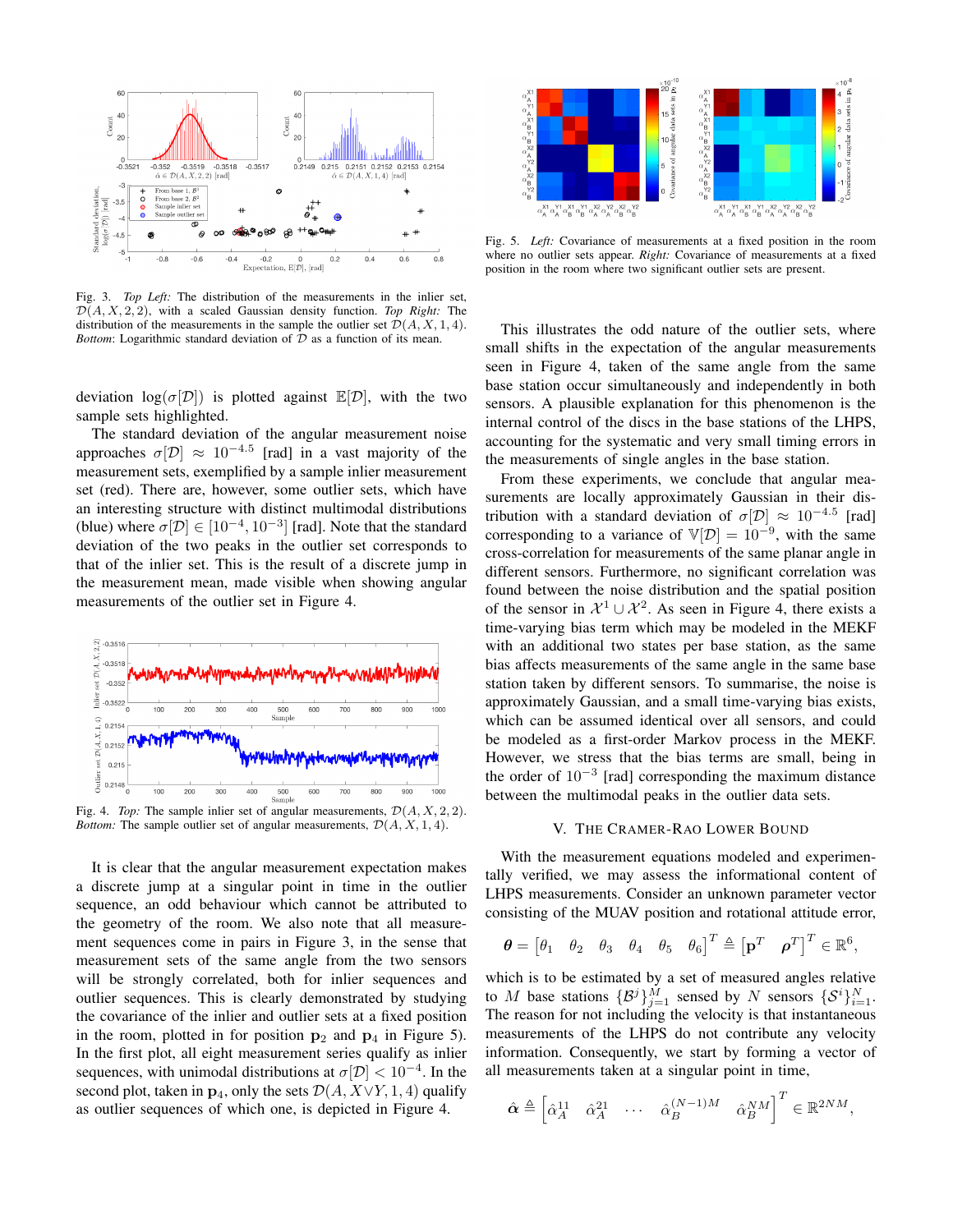partitioned such that all the measurement of the same angle in the same base station from every sensor appears in sets of N measurements, similar to the structure of the measurements in Figure 5. From the discussion in Section IV-C, the vector of measurements can be seen as random variable with a multivariate Gaussian distribution, with expectation

$$
\boldsymbol{\mu}(\boldsymbol{\theta}) \triangleq \begin{bmatrix} \alpha_A^{11}(\mathbf{x}) & \cdots & \alpha_B^{NM}(\mathbf{x}) \end{bmatrix}^T \in \mathbb{R}^{2NM},
$$

as derived in Section IV-A. Furthermore, the covariance of the stochastic noise was shown to be independent of  $\theta$ , and may therefore be defined with the Kronecker product as

$$
\mathbf{Q}(\boldsymbol{\theta}) = 10^{-9} \cdot (\mathbf{I}_{2M} \otimes \mathbf{1}_N) \in \mathbb{R}^{2NM \times 2NM},
$$

by the discussion in Section IV-C. Consequently, we have

$$
\hat{\alpha} \sim \mathcal{N}(\boldsymbol{\mu}(\boldsymbol{\theta}), \mathbf{Q}(\boldsymbol{\theta})), \tag{24}
$$

with a corresponding probability density function

$$
p(\boldsymbol{\alpha}|\boldsymbol{\theta}) = \frac{\exp\left(-\frac{1}{2}(\boldsymbol{\alpha} - \boldsymbol{\mu}(\boldsymbol{\theta}))^T \mathbf{Q}^{-1}(\boldsymbol{\theta})(\boldsymbol{\alpha} - \boldsymbol{\mu}(\boldsymbol{\theta}))\right)}{\sqrt{(2\pi)^{2NM}|\mathbf{Q}(\boldsymbol{\theta})|}},
$$
(25)

if taking the angular bias in (12) to be zero. We may then find a simple formula for the computation of the Fisher information matrix (FIM), denoted  $\mathcal{I}(\theta)$  [10].

*Proposition 1:* An element of the FIM at a row k and column l when taking  $N_s$  independent samples from the multivariate Gaussian distribution in (24) is given by

$$
\mathcal{I}_{kl}(\theta) = \mathbb{E}\left[\frac{\partial \log p(\alpha|\theta)}{\partial \theta_k} \frac{\partial \log p(\alpha|\theta)}{\partial \theta_l}\right]
$$

$$
= 2 \sum_{t=1}^{N_s} \frac{\partial \mu^T(\theta)}{\partial \theta_k} \mathbf{Q}^{-1}(\theta) \frac{\partial \mu(\theta)}{\partial \theta_l}
$$

$$
+ N_s \operatorname{tr}\left(\mathbf{Q}^{-1}(\theta) \frac{\mathbf{Q}(\theta)}{\partial \theta_k} \mathbf{Q}^{-1}(\theta) \frac{\mathbf{Q}(\theta)}{\partial \theta_l}\right), \qquad (26)
$$

provided the Fisher information is always defined and the density function  $p(\alpha|\theta)$  in (25) has bounded support in  $\alpha$ .

*Proof 1:* The result follows immediately from the definition of the FIM and insertion of the density function in (24). The complete proof is given in Appendix 3C in [10].

*Corollary 1:* In the event of parameter independence in  $Q(\theta)$ , the second term in (26) vanishes, and the Jacobians in the first term,  $\partial \mu(\theta)/\partial \theta_i$ ,  $i \in [1, 6]$ , are given explicitly in equations (19a), (19a), (23a), and (23b) in Section IV-B.

The well known CRB of the estimate covariance, see e.g., [10], is then given by the inverse of the FIM as,

$$
\mathbb{E}[(\boldsymbol{\theta} - \hat{\boldsymbol{\theta}})(\boldsymbol{\theta} - \hat{\boldsymbol{\theta}})^T] \ge \mathcal{I}^{-1}(\boldsymbol{\theta}).
$$
 (27)

To exemplify this bound, consider the nominal base station configuration in Figure 2 with a single sensor and an unknown parameter consisting of its positional estimate  $\hat{\mathbf{p}} = [\hat{\theta}_1, \hat{\theta}_2, \hat{\theta}_3].$ Taking the FIM with  $N_s = 1$  and  $k, l \in \{1, 2, 3\}$ , the CRB can be evaluated as a function of the position in a given problem geometry. The logarithmic trace of the CRB,

$$
\min \log(\text{tr}(\mathbb{E}[(\mathbf{p} - \hat{\mathbf{p}})(\mathbf{p} - \hat{\mathbf{p}})^{T}))), \tag{28}
$$



Fig. 6. Bound of the positional estimate covariance, with the logarithm of the CRB trace as a function of a spatial position in two  $ze_3 = 0.5$  and  $ze_3 = 2$ .

is shown in Figure 6 in the planes  $ze_3 = 0.5$  and  $ze_3 = 2$ .

Based on this result, two observations can be made. Firstly, there is a significant portion of the flyable space in which the logarithmic trace of the positional estimate covariance matrix approaches −8, corresponding to a standard deviation of any positional estimate in the sub-millimeter range. This applies only under the assumption of the bias terms being perfectly estimated or zero at all times, but is still notably lower than the multi-centimeter standard deviation in modern UWB positioning [5], [9]. We also note a rapid growth in the CRB when approaching the line intersecting the positions of  $\mathbf{p}_b^1$  and  $\mathbf{p}_b^2$  of the two base stations. This is readily seen in the  $ze_3 = 2$ , plane and conforms nicely with intuition, as angular measurements alone in a two-base station case cannot determine where on the line the MUAV is positioned. As such, there will exist an eigenvalue of the FIM approaching zero, where then  $\min \log(\text{tr}(\mathbb{E}[(\mathbf{p} - \hat{\mathbf{p}})(\mathbf{p} - \hat{\mathbf{p}})^T])) \rightarrow \infty$ .

# VI. NONLINEAR LEAST-SQUARES FILTERING

To show the theoretical CRB in practice, a least-squares (LS) algorithm is derived to estimate the position of a single sensor  $S^i$  based on the 2M angular measurements from M base stations  $\{\mathcal{B}^j\}_{j=1}^M$ . Consider two angular measurements,  $\hat{\alpha}_{A \wedge B}^{ij}$ , taken from the same base station,  $\mathcal{B}^{j}$ . By the orthogonality of the plane normals defined in (9), the line in the intersection of these planes is given by a direction

$$
\mathbf{r}^{ij} = \mathbf{R}_b^j(\mathbf{n}_A^{ij}(\hat{\alpha}_A^{ij}) \times \mathbf{n}_B^{ij}(\hat{\alpha}_B^{ij})),\tag{29}
$$

resulting in the line  $1^{ij} = \mathbf{p}_b^j + \lambda \mathbf{r}^{ij}$  in the global frame, for some  $\lambda \in \mathbb{R}$ . With the angular measurements transformed into M lines, it is then possible to estimate the sensor position  $s^i$ in the global frame. The closest distance squared between the desired point  $s^i$  and a line  $l^{ij}$  may be written in terms of the idempotent projector  $\mathbf{P}^{ij} = \mathbf{I}^{ij} - \mathbf{r}^{ij} (\mathbf{r}^{ij})^T$ , satisfying  $({\bf P}^{ij})^2 = {\bf P}^{ij}$ . We then attempt to minimize a quadratic distance  $\|\mathbf{s}_i - \mathbf{l}_j\|_2^2$  for every measured line, similar to the approach in [2], resulting in an LS-problem with a cost

$$
J(\mathbf{s}^{i}) = \sum_{j=1}^{M} ||\mathbf{s}^{i} - \mathbf{l}^{ij}||_{2}^{2} = \sum_{j=1}^{M} (\mathbf{p}_{b}^{j} - \mathbf{s}^{i})^{T} \mathbf{P}^{ij} (\mathbf{p}_{b}^{j} - \mathbf{s}^{i}).
$$
 (30)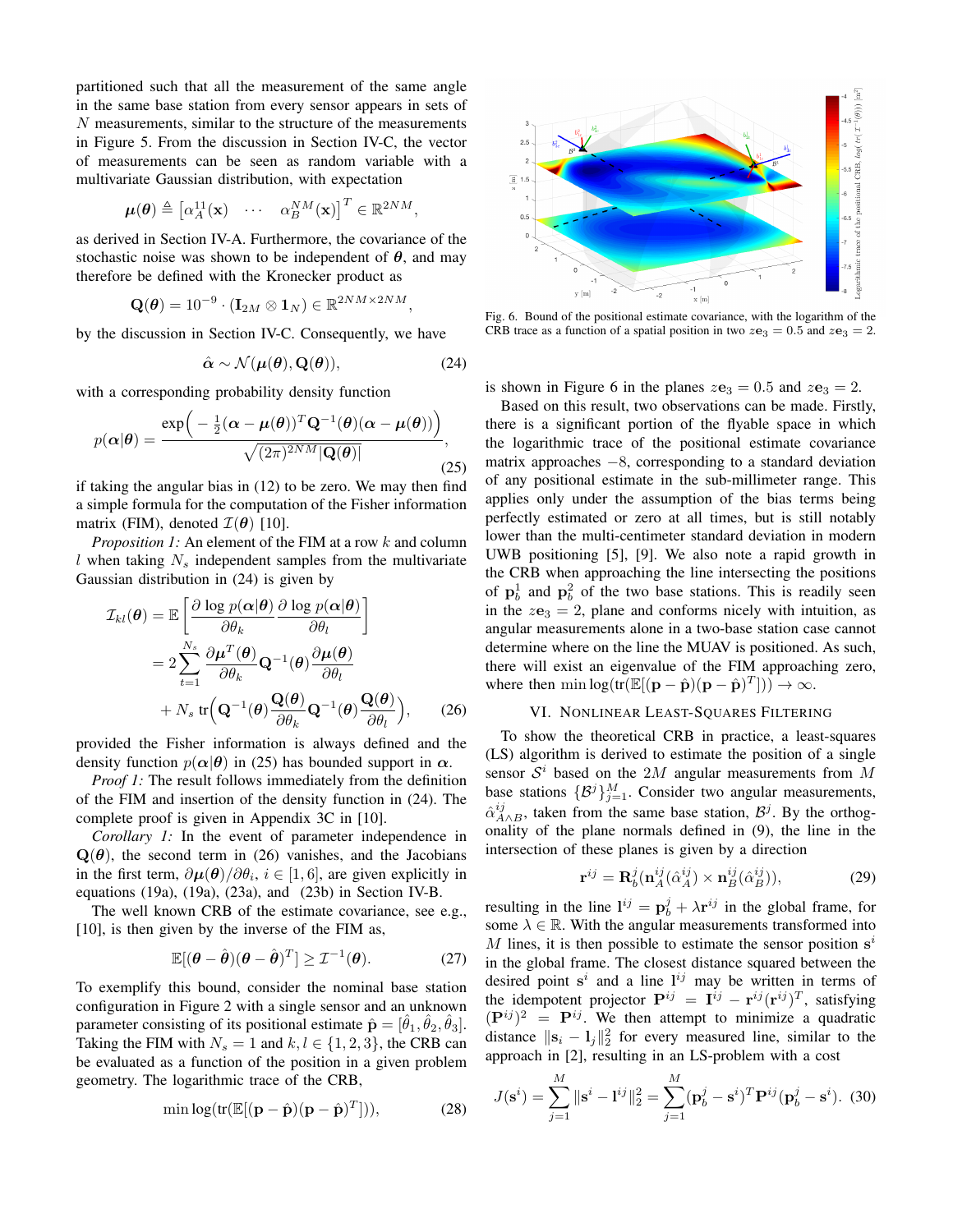The optimal estimate,  $\hat{s}^i$ , with respect to minimizing (30) is

$$
\hat{\mathbf{s}}^i = \arg\min_{\mathbf{s}^i} \|\mathbf{A}\mathbf{s}^i - \mathbf{b}\|_2^2 = (\mathbf{A}^T \mathbf{A})^{-1} (\mathbf{A}^T \mathbf{b}),\qquad(31)
$$

where

$$
\mathbf{A} \triangleq \sum_{j=1}^{M} \mathbf{P}^{ij}, \quad \mathbf{b} \triangleq \sum_{j=1}^{M} \mathbf{P}^{ij} \mathbf{p}_b^j.
$$
 (32)

To test the accuracy of the derived LS filtering and relate it to the previous result on the CRB, an experiment was done with the nominal base station configuration in Figure 2. The positions of two sensors  $S^1$  (blue) and  $S^2$  (red) respectively were estimated independently online by (31). The sensors were mounted precisely 0.04 [m] apart at all times, and the result the result depicted in (see Figure 7).



Fig. 7. *Top*: The positional trajectories of the two sensors, discrete jumps in measurements are caused by outlier rejection during occlusion. *Bottom*: Estimated inter-sensor distances (red), and MA-filtered estimates (blue), zoomed in on a volatile segment during movement (black box).

With this relatively simple form of filtering, we note that the independently estimated sensors are indeed approximately 0.04 [m] apart at all times, especially when the sensors are laying still. When manually moving the sensors in the room, there is a clear deterioration in positional estimates, as seen in the second plot of Figure 7, where the estimated distance (red) jumps back and forth between two points around a moderately varying mean (blue). The explanation for this behaviour lies in the way in which the LHPS-angles are computed. There is a time-delay of approximately 1/60 [s] between the angle computations in the two base stations, by virtue of the way in which the base stations synchronise the plane sweeps as discussed in Section III. Consequently, the two lines in the LS-regression are never computed simultaneously, resulting in the distance between the sensors exhibiting a zing-zagging behaviour which is easily remedied by averaging the two most recent estimates in a moving average (MA) filter (blue).

The LS-filtering has some interesting connections to the CRB analysis in Section V. When the MUAV is laying still in an approximate position,

$$
\mathbf{s}^1 \approx [0.122, 0.125, 0.813], \quad \mathbf{s}^2 \approx [0.116, 0.085, 0.813]
$$

over approximately 20 seconds, we compute the logarithm of the trace of the covariance of the LS-estimated positions,

$$
log(tr(\mathbb{C}[\hat{s}^1])) = -7.408
$$
,  $log(tr(\mathbb{C}[\hat{s}^2])) = -7.364$ ,

which is close to, but greater than the theoretical CRB at the corresponding points, computed as

$$
log(tr(\mathcal{I}^{-1}[s^1])) = -7.536, log(tr(\mathcal{I}^{-1}[s^2])) = -7.534.
$$

In addition, the observation that the inverse FIM blows up as the MUAV resides on the line intersecting the position of both base stations is also nicely in the LS filtering, where it was shown that two parallel lines  $\mathbf{l}^{i1} \|\mathbf{l}^{i2}$  result in a zero-eigenvalue in the idempotent operator  $\mathbf{P}^{ij}$ , and a blow up of the positional estimates. With two base stations, this is only possible if  $1^{i1}$ and  $\mathbf{l}^{i2}$  both intersect the positions  $\mathbf{p}_b^1$  and  $\mathbf{p}_b^2$ , concurring with the observations made in Section V.

#### VII. FUSION WITH IMU-DATA IN THE MEKF

We now have two options when considering the fusion of IMU-data with the LHPS data in the MEKF. The first is to model the measurement using an MA-filtered LS-estimate of the MUAV position, implementing the measurement equation

$$
\mathbf{y}_{LS}(t) = \mathbf{h}_{LS}(\mathbf{x}) = \mathbf{p}(t) + \mathbf{e}_{LS}(t) \in \mathbb{R}^3, \quad (33)
$$

with  $e_{LS} \sim \mathcal{N}(\mathbf{0}, \mathbb{C}[\hat{\mathbf{s}}_i])$  and a corresponding Jacobian

$$
\frac{\partial \mathbf{h}_{LS}(\mathbf{x})}{\partial \mathbf{x}} = \begin{bmatrix} \mathbf{I}_3 & \mathbf{0}_3 & \mathbf{0}_3 \end{bmatrix} \in \mathbb{R}^{3 \times 9},\tag{34}
$$

where measurement updates are done each time a full set of plane measurements are taken from each base station. This amounts to an update rate of approximately 30 [Hz] of the positional information, and sensitivity to outliers as an entire set of inlier angles needs to be retrieved from a base station before making a positional measurement update.

The second option is to implement the plane angle measurement equation in (12), and use this equation directly in the measurement update of the MEKF. This is appealing as new measurements are included at 120 [Hz] instead of 30 [Hz] in the LS case, and any inlier angle may be incorporated directly into the MEKF even if the second measured angle from the same base station is an outlier measurement. We assume a zero bias in the angles, and use a scalar equation

$$
y_{\Pi}(t) = h_{\Pi}(\mathbf{x}) = \alpha_{A \vee B}^{ij}(\mathbf{x}) + n_{A \vee B}^{ij} \in \mathbb{R},\qquad(35)
$$